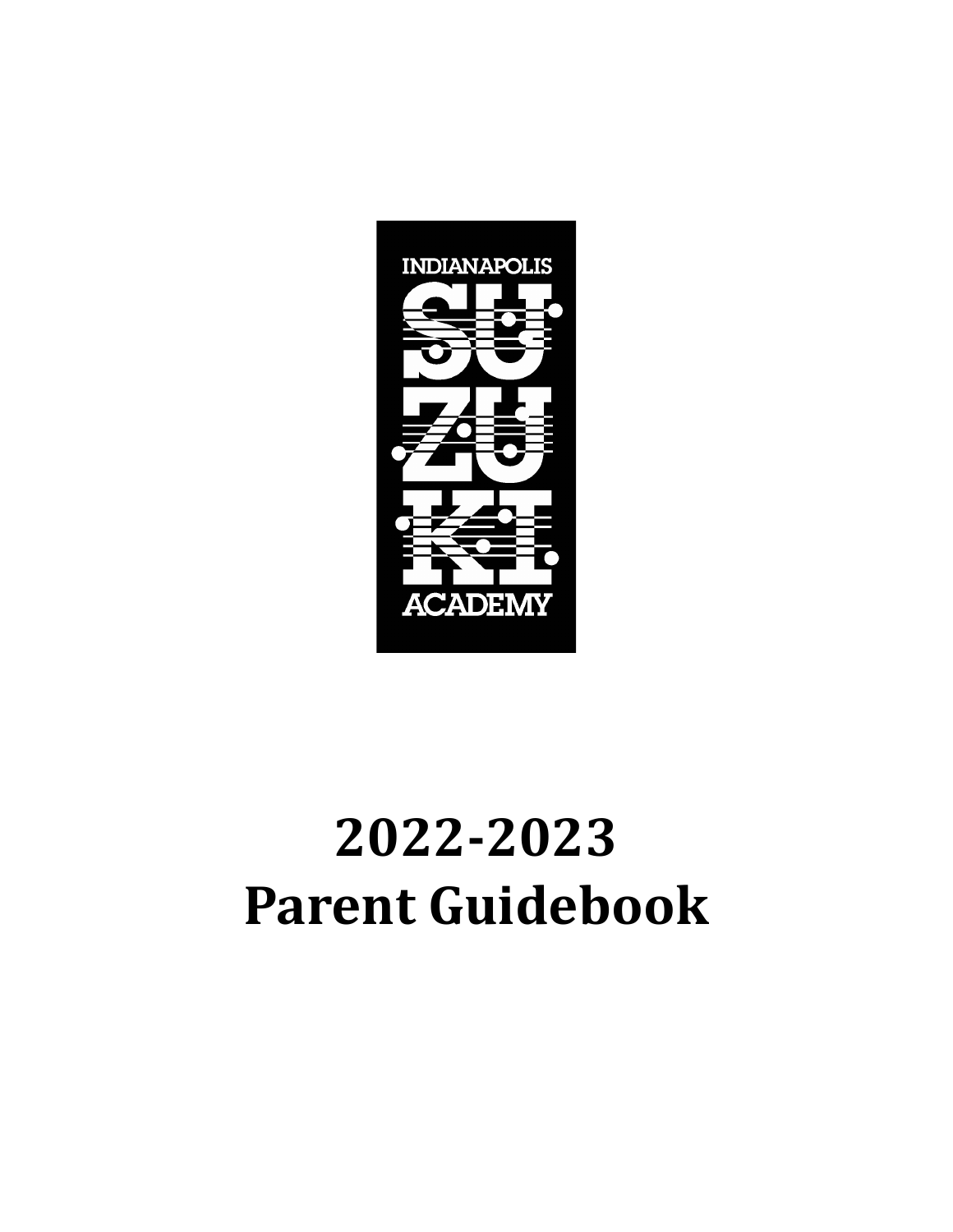### **Table of Contents**

### **ISA Policies**

| <b>Concert Attire</b>                                   |  |
|---------------------------------------------------------|--|
| Dress Rehearsal: Attendance Required                    |  |
| <b>Group Classes Participation Requirement</b>          |  |
| <b>Tickets</b>                                          |  |
| Volunteers                                              |  |
|                                                         |  |
| <b>Student Cancellations</b>                            |  |
| <b>Teacher Cancellations</b>                            |  |
| Teacher Illness/personal days                           |  |
| Teacher Professional commitments (with advanced notice) |  |
| <b>Virtual Lessons</b>                                  |  |
|                                                         |  |
|                                                         |  |
|                                                         |  |
|                                                         |  |
|                                                         |  |
|                                                         |  |
|                                                         |  |
|                                                         |  |
|                                                         |  |
|                                                         |  |
|                                                         |  |
|                                                         |  |
|                                                         |  |
|                                                         |  |
|                                                         |  |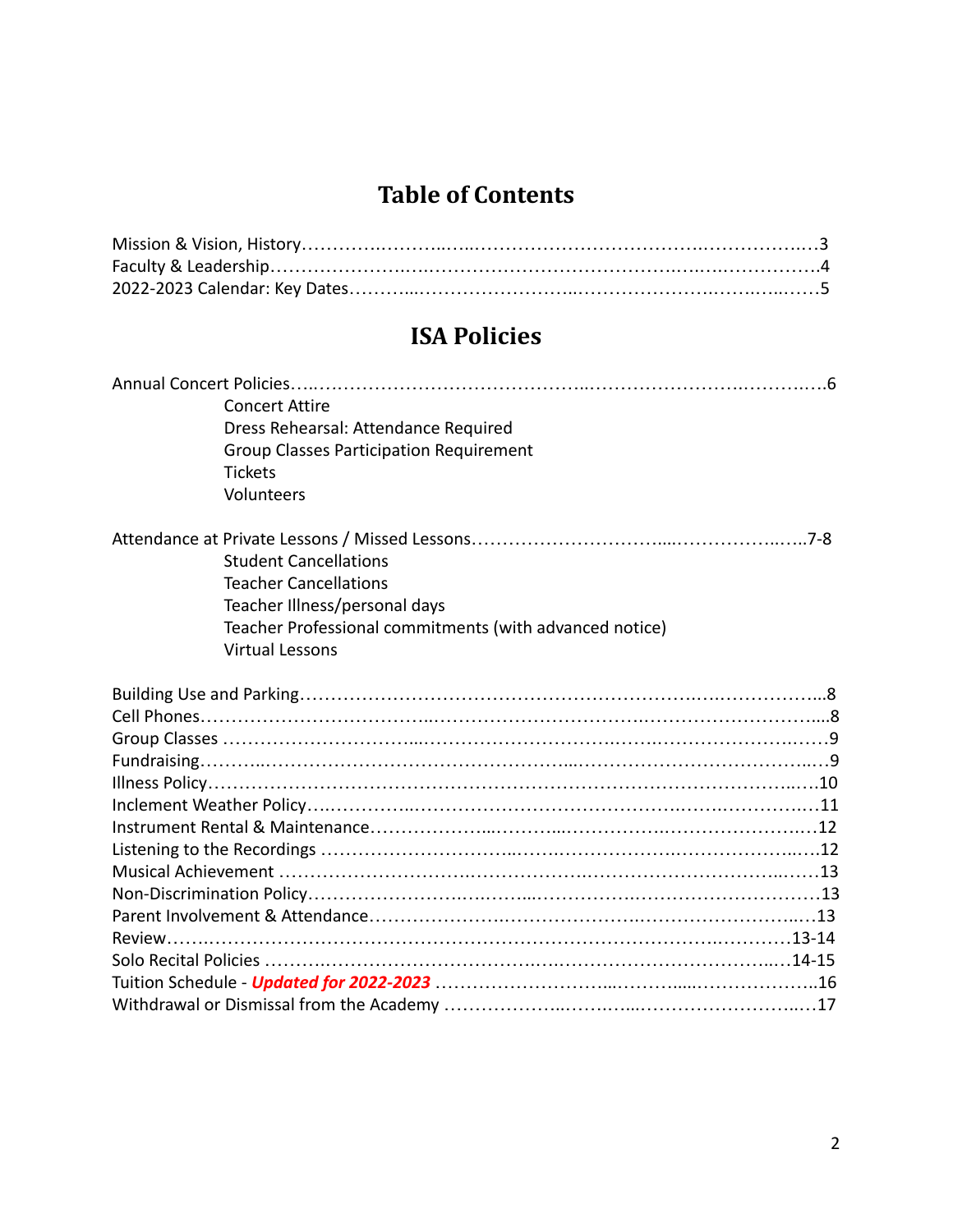# **ISA MISSION & VISION**

# *Our mission is to nurture beautiful character in every child through excellence in music.*

*Our vision is for every child to realize their potential.*

# **ISA History & General Information**

The Indianapolis Suzuki Academy (ISA) is a not -for-profit 501 c(3) organization that provides quality music education for children from birth to eighteen years of age servicing Indianapolis and the surrounding area. We are located at 40<sup>th</sup> and Central on the north side of the city in Marion County. We have been providing music lessons for over 30 years, first as the Children's String Academy of Indianapolis, then as Indianapolis Academy of Music and now as the Indianapolis Suzuki Academy.

The ISA Board of Directors has ramped up its efforts in strategic and financial planning and set its sights on becoming a premier music organization serving Indianapolis. The Board is working to recruit and retain world class faculty, partner with other respected arts organizations and make a significant impact in children's and families' lives in Indianapolis.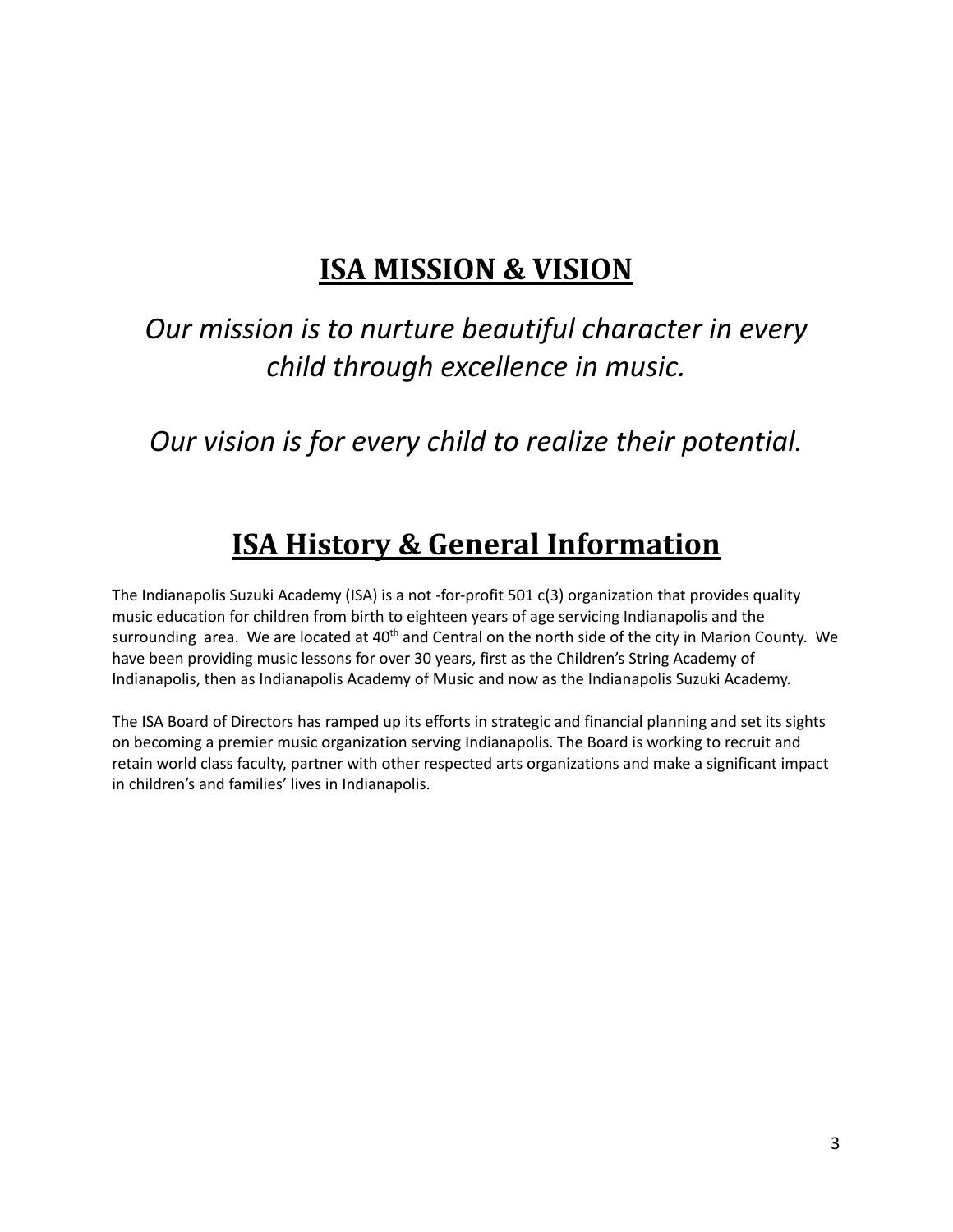# **Faculty and Leadership**

### **Violin Faculty** Rachel Gries RachelGries@IndySuzukiAcademy.org Rachel Osterhouse **Admissions@IndySuzukiAcademy.org** Karen Walls **Karen@IndySuzukiAcademy.org** Candida Wiley Candida@IndySuzukiAcademy.org **Cello Faculty** Liz Efroymson-Brooks Liz@IndySuzukiAcademy.org **Piano Faculty**

Lauren Dornbirer Lauren@IndySuzukiAcademy.org Kyoko Tanno Kyoko@IndySuzukiAcademy.org

# **Harp Faculty**

Stephanie Hall Stephanie@IndySuzukiAcademy.org

#### **Trumpet Faculty**

Larry Powell Larry@IndySuzukiAcademy.org

#### **Suzuki Early Childhood Education**

Karen Walls **Karen@IndySuzukiAcademy.org** 

#### **Staff**

Rachel Osterhouse, Executive Director Stephanie Hall, Administrative Assistant Kyoko Tanno, Recitals Coordinator

#### **Board of Directors** – board@IndySuzukiAcademy.org

Austin Huntington - President Laura Barceló – Vice President Tina Ayeni, MD - Secretary Angela Della Rocco - Treasurer Melissa Cavaghan, MD William Grubb, DMA Lisa Heid Denise Huibregtse Traenkle Johanna Kitchell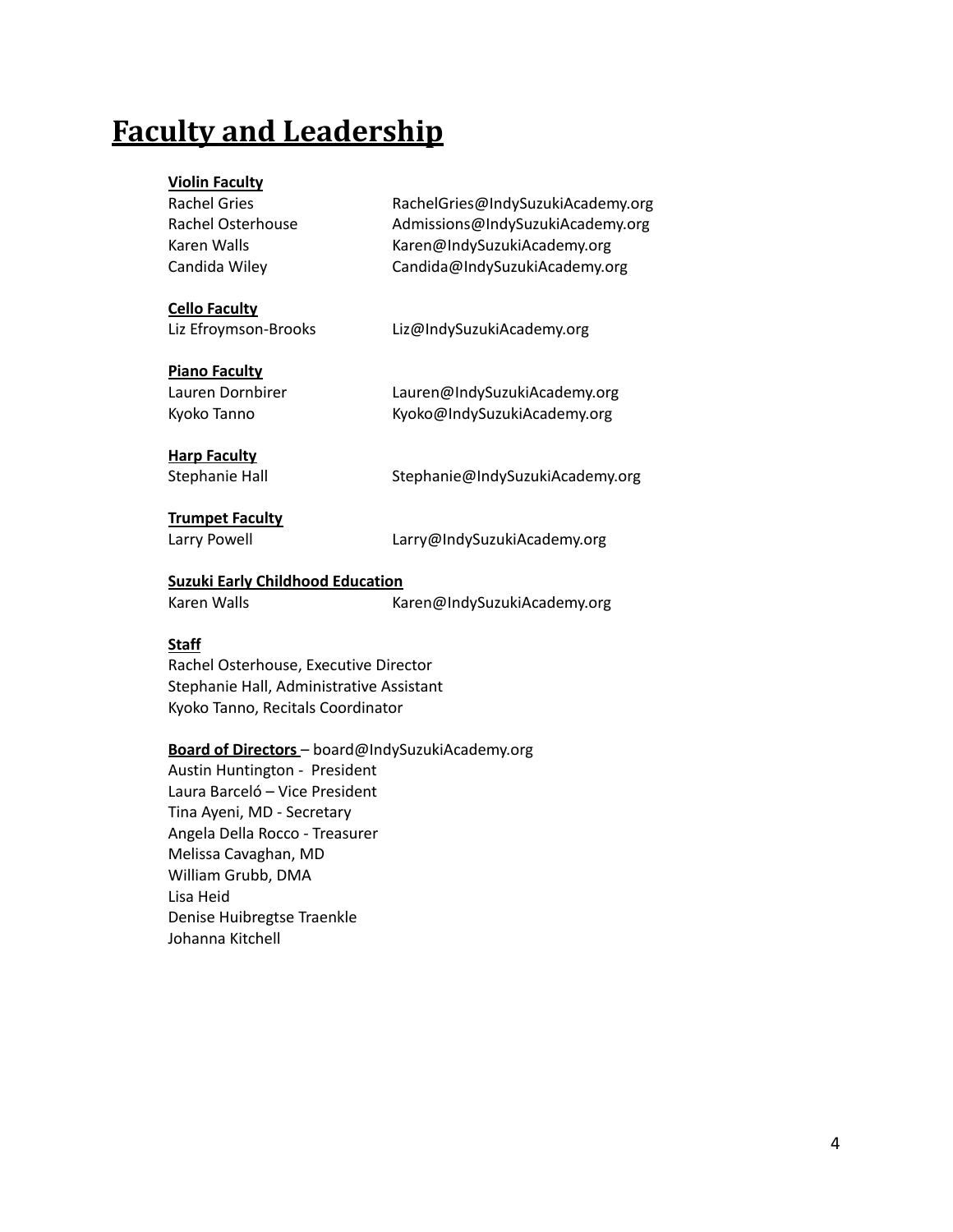## **2022-2023 Calendar: Key Dates**

| July 31             | Deadline to sign up for September Graduation                                                            |
|---------------------|---------------------------------------------------------------------------------------------------------|
| August 7            | First Day of Academic Year, Lessons & Classes begin<br>See Academic Calendar for Details of Class Dates |
| September 30        | Deadline to sign up for November 7 Solo Recital                                                         |
| October 9 - 15      | <b>Fall Break</b>                                                                                       |
| November 6          | Solo Recital @ Indiana Landmarks                                                                        |
| November 20 - 26    | <b>Thanksgiving Break</b>                                                                               |
| December 18 - 24    | Make Up Week                                                                                            |
| December 25 - Jan 7 | <b>Winter Break</b>                                                                                     |
| January 8           | Lessons & Classes Resume                                                                                |
| February 28         | Deadline to sign up for April 23 Solo Recital                                                           |
| March 11            | Required Dress Rehearsal for Violin, Viola, Cello, Trumpet (morning)                                    |
| March 12            | Annual Concert @ Indiana Landmarks                                                                      |
| March 31            | Deadline to sign up for May Graduation                                                                  |
| March 26 - April 8  | <b>Spring Break</b>                                                                                     |
| April 23            | Solo Recital @ Indiana Landmarks                                                                        |
| May 1 - 7           | <b>Musical Achievement</b>                                                                              |
| May 14 - 20         | Make-Up Week                                                                                            |
| May 21              | Summer Lessons - Schedule 7 with your teacher through August 7                                          |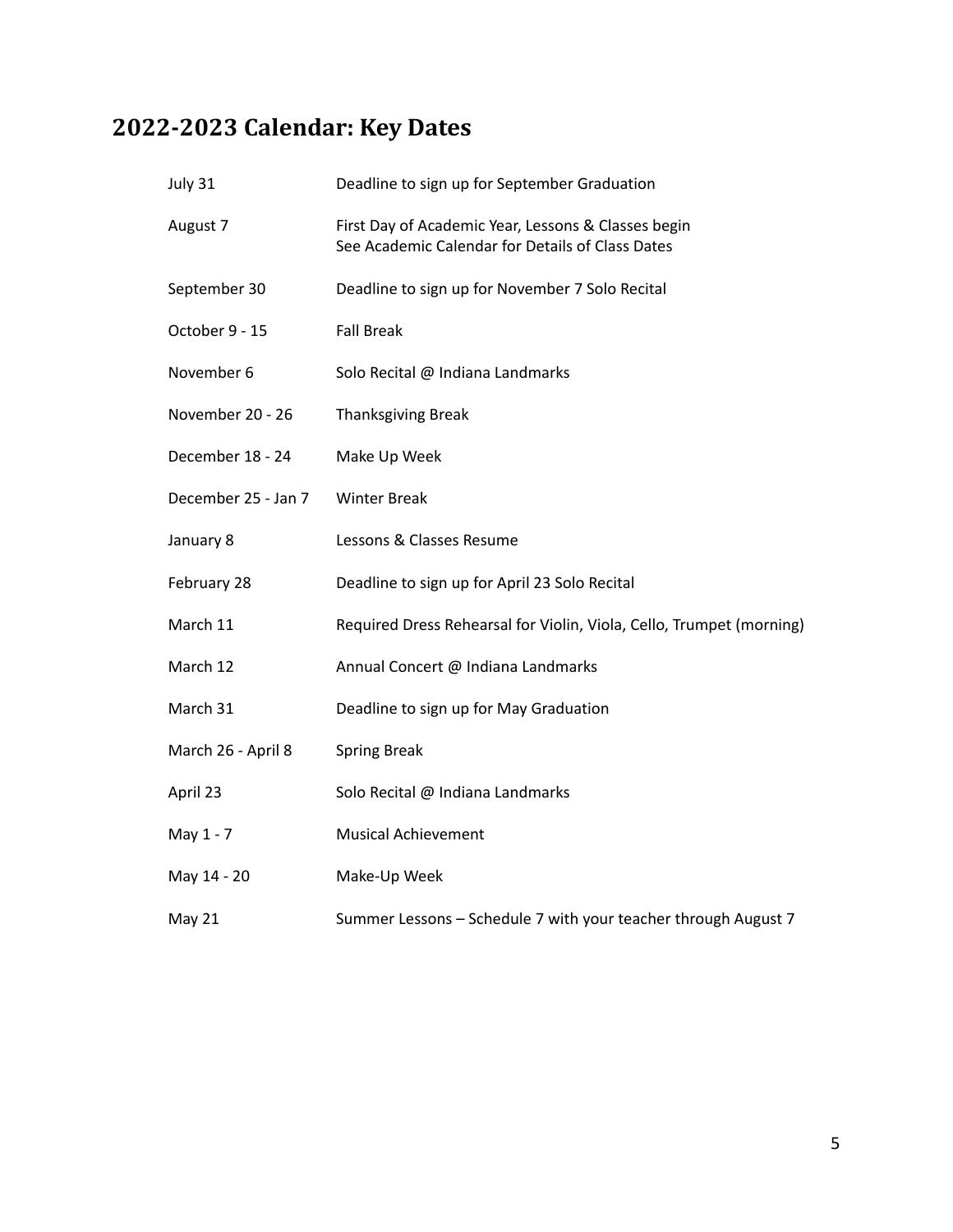### **Annual Concert Policy**

All Academy students participate in the Annual Concert in March at the beautiful Indiana Landmarks' Grand Hall. It is a moment for us to come together as a community and celebrate the hard work of our children, parents, and faculty. It includes play downs for each instrument and special performances.

#### **Concert Attire**

Violin, Viola, Cello, Trumpet, Harp:

- White blouse/dress shirt, elbow length or longer
- Black dress pants/skirt, below the knee or longer
- Black hose/stockings/socks
- Black dress shoes
- Red accent such as tie, sash, or hair accessory

Piano and Suzuki Early Childhood Education Attire

● Solo Recital Attire (see p.15)

#### **Dress Rehearsal: Attendance Required**

- Violin, Viola, Cello, Trumpet Saturday, March 11, 9-12am
- Harps Sunday, March 12 immediately before concert
- Piano students do not have a dress rehearsal.

#### **Group Class Participation Requirements**

Students are required to maintain at least 70% attendance in group class to be eligible to participate in the Annual Concert. (This means 8 or fewer group class absences for violin/viola/cello/trumpet and 2 or fewer group class absences for harp/piano)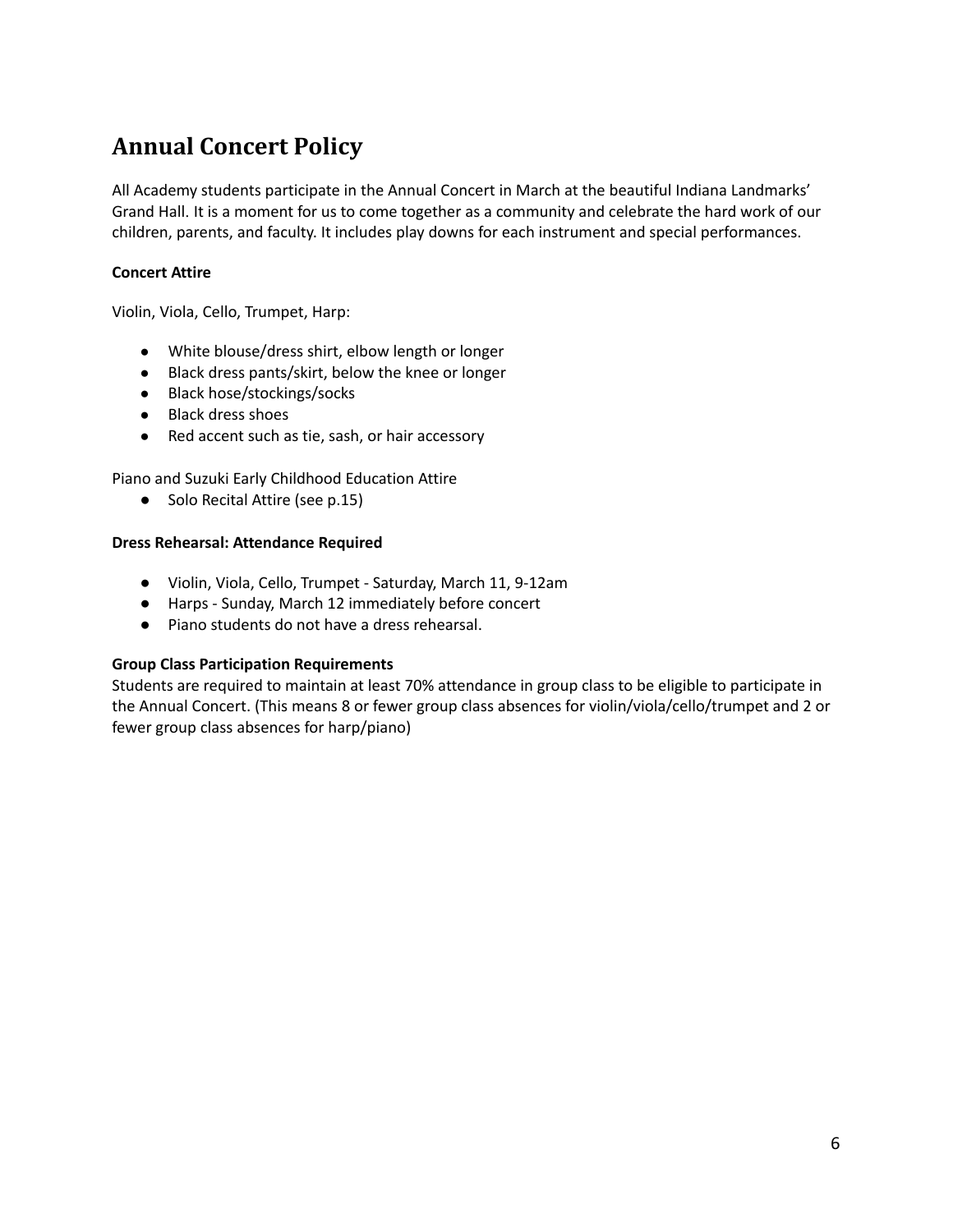### **Attendance at Private Lessons / Missed Lessons Policy**

By enrolling in lessons at the ISA, it is expected that students adhere to their assigned weekly lesson and group class time. It is also expected that teachers maintain those times. Consistency is important for a student's development and reinforces good technical and practice habits. Knowing that at times situations may occur that require lessons to be rescheduled by either the student or the teacher, the ISA has adopted the following policies:

#### **Remote Learning for Students**

In the instance where local officials declare a Public Health Stage in which in-person learning is not safe, online instruction will continue, according to the dates in our Academic Calendar. The ISA will ensure that faculty have adequate devices and platforms to use for continuity of online lessons and classes.

Self-Isolation or Exclusion from ISA Physical Environment: In the instance that an enrolled family is required to self isolate or be excluded from the physical ISA environment, lessons and classes will continue online. The ISA Attendance at Private Lessons/Missed Lessons Policy remains intact with regard to student make ups, teacher cancellations, and teacher illness/personal days.

#### **Student Make-Up Lessons**

Students are allowed one make-up lesson per semester during Make-Up Week. The First Semester is from August – December and the Second Semester is from January – May. Once a semester has passed, that option expires if not used.

Teachers are not required to accommodate students' requests for additional make-up lessons during the semester. No tuition refunds will be offered.

#### **Teacher Cancellations**

The ISA expects its teachers to attend scheduled lessons every week with an exceptional dedication to their students.

The ISA understands that many faculty members have professional commitments outside of their private students at ISA. We consider this a benefit to the quality of teaching at ISA and believe that faculty keeping a well-rounded balance of professional commitments improves their quality of teaching. Therefore, this professional balance will be considered in terms of teachers needing to reschedule lessons on an occasional basis.

#### **Teacher illness/personal days**

Teachers are permitted to reschedule one (1) private lesson per student per semester for illness or personal reasons with short-term notice (12-48 hours). It is expected that those make-up lessons will occur within a timely fashion (within two weeks if possible). The rescheduled time must be mutually agreed-upon by the teacher and the student/family. If the teacher offers at least three (3) reasonable make-up times (one of which may include a make-up during make-up week) and no possible time is acceptable to the family, then the family forfeits that lesson.

#### **Teacher professional commitments (with advance notice)**

If a teacher needs to reschedule a lesson during the semester for professional commitments, advance notice must be given to students/families as early as possible, but no later than one week in advance.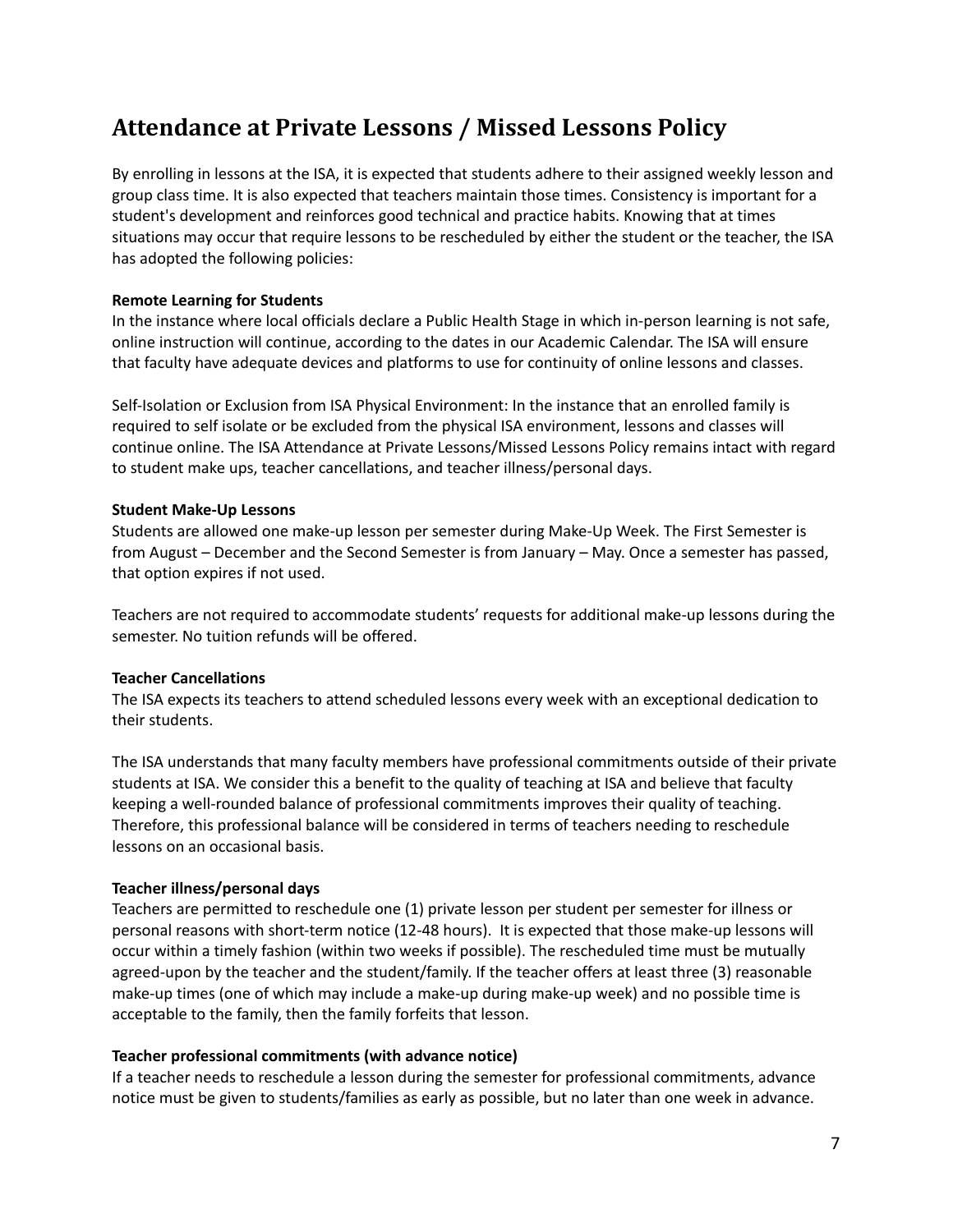Families shall be asked to make reasonable accommodations to honor faculty's other professional commitments. Faculty are expected to keep this rescheduling to a minimum, not to exceed four times per year (or 10% of lessons). For each rescheduling request, faculty must offer at least three (3) reasonable make-up times (or a lesson during make-up week). If three (3) reasonable make-up times have been offered and a student/family refuses any of the options, they will forfeit that lesson and no refund will be offered. If a family believes that a teacher has rescheduled an excessive number of lessons without adequate make-up options, they may petition the Executive Director (or ISA Board if necessary) for a refund or lesson credit(s) for a future month. Teachers will only be paid for lessons that are successfully rescheduled.

#### **Virtual Lessons**

Virtual lessons are an appropriate substitute for in-person lessons if both parties are in agreement to conduct the lesson via an online platform. To maintain the highest quality of instruction and interaction between student, teacher, and parent, in-person lessons are the preferred method of teaching for the ISA.

### **Building Use and Parking**

Please clean up after yourself and leave our space even better than you found it. Let's take care of the space together. The parking lot is reserved for faculty and staff. Please park on the street.

### **Cell Phones & Other Devices**

Please be present for your child, and silence cell phones and keep them away during lessons and group classes. The use of cell phones or other devices is limited to lesson-related activity (i.e. taking a picture or video of something the teacher wants you to remember).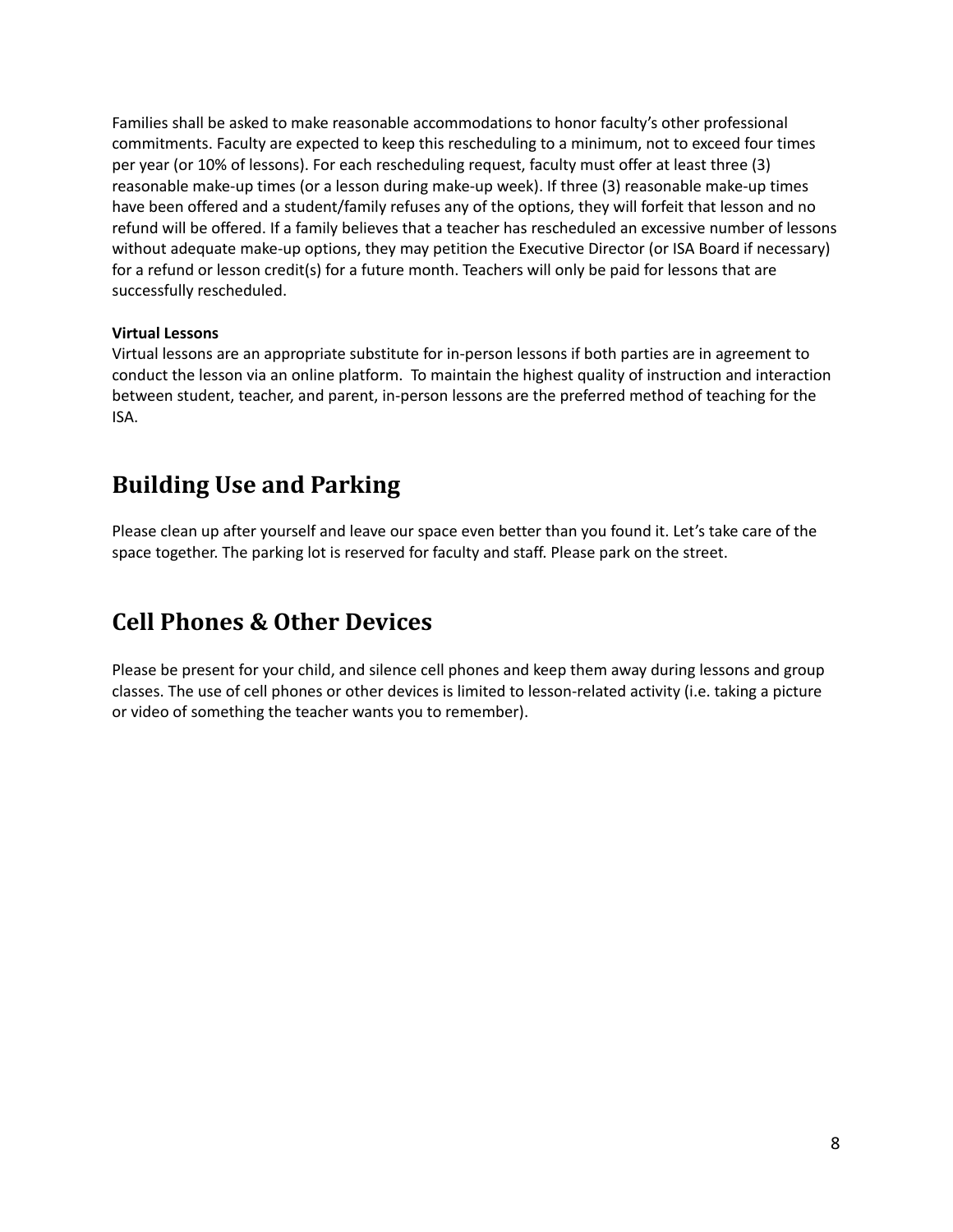### **Group Classes**

Community that happens in group class both for children and families is an essential component of the environment that makes the Suzuki method successful.

Children learn from other children. "As any parent who has more than one child will testify, children are strongly motivated to learn new skills by watching and listening to other children. There seems to be an instinctive recognition that a task mastered by another person of a similar age must be desirable, achievable and worth pursuing." (*Every Child Can, by Suzuki Association of the Americas, Inc, p A4).*

Goals for group class:

- Having fun with our instrument and peers
- Learning from and being inspired by peers
- Learning to play together as an ensemble
- Reviewing and reinforcing technique learned in private lessons
- Performing for one another in a safe environment

Attendance expectations:

- Regular attendance is expected in order to support this community that helps all of our children learn.
- 70% attendance is required to be eligible to participate in the Annual Concert in March. (Violin/Viola/Cello/Trumpet - 8 or fewer absences. Harp/Piano - 2 or fewer absences)

### **Fundraising**

Tuition alone does not cover the cost of a quality Suzuki Education. ISA is a not -for-profit 501 c(3) organization that relies on individual donations and grant income to operate each year.

#### Practice Challenge

We ask families and students to seek support for our Annual Fund through our Practice Challenge. This is a fun time where students are given a practice challenge, and seek new donors to the ISA through a simple to use online platform.

#### Annual Innovation Fund

The ISA Innovation Fund is established as a means to support the growth of ISA and projects committed to developing the innate ability of every child.

**Gifts to ISA fundraising efforts** allow us to nurture beautiful character in every child. Support from our donors enables ISA to do the following.

- Invest in world-class Suzuki training for our faculty
- Provide students the opportunity to perform with local professional orchestras
- Connect our students to the community with outreach performances
- Nurture students in all our programs from Early Childhood to teenage Chamber Music

As we grow into the future, our vision is to allow our Indianapolis Suzuki Academy community to impact even more children's lives.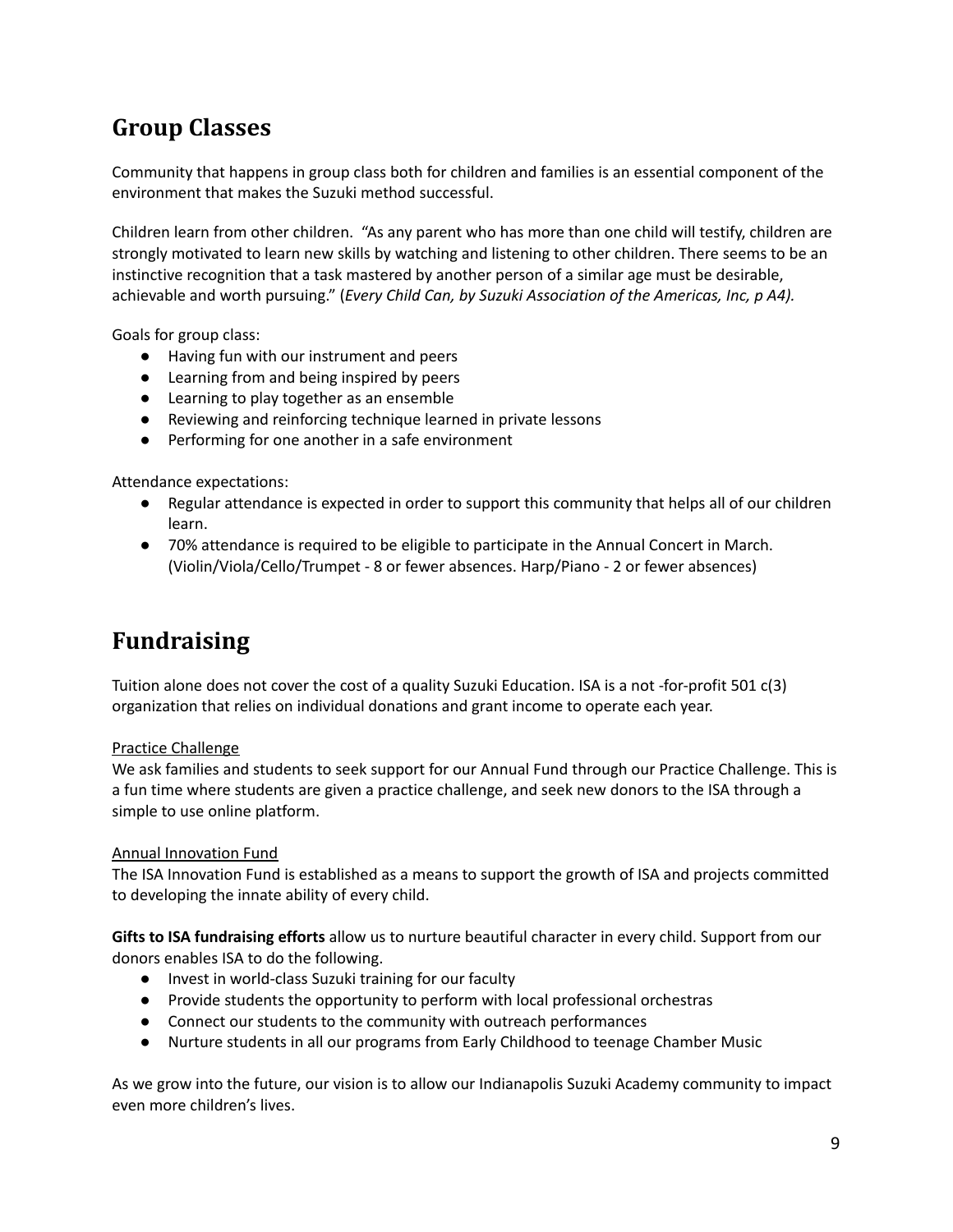### **Illness Policy**

In order to protect faculty and other students from contagious diseases, we request that students, parents and siblings with a contagious illness to refrain from entering the Academy until they are well. Teachers reserve the right to not teach lessons to students who are ill, or appear to be suffering symptoms of the flu, colds, etc. The same applies to parents or siblings accompanying the student. In the case of illness, please make every attempt to notify your Teacher at least 24 hours in advance. In the event of illness, the following options will be available for makeup lessons: 1) makeup weeks provided on the ISA Academic Calendar; or 2) forfeit the lesson. There are no refunds or credits given in the event of illness.

NOTE: ISA considers "illness" to include fever or diarrhea/vomiting within the previous 24 hours, and/or excessive "productive" coughing/sneezing/sniffling at the time of the lesson. Additionally, if the student has had chicken pox or a similar breakout, sores must be completely "crusted over" for at least 24 hours. In the case of lice, the student must be completely free of both lice and nits for at least 24 hours. Please note that all of the above guidelines also apply to parents and siblings attending lessons.

#### **COVID-19 Related Guidelines**

The ISA Board of Directors and Staff is dedicated to the safety and health of our students, families and staff. COVID-related protocol and procedures can be found here. https://www.indysuzukiacademy.org/covid-19-policies.html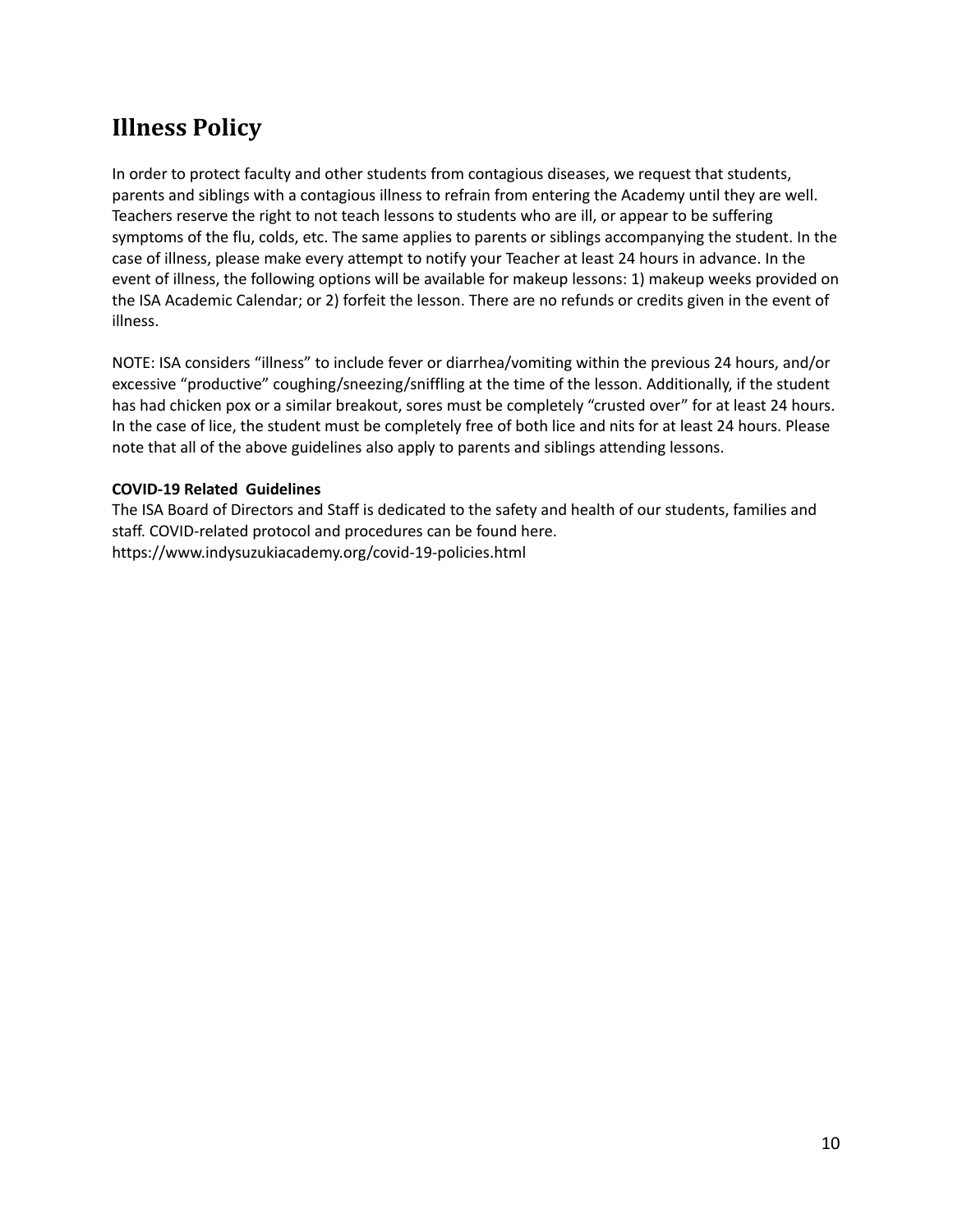### **Inclement Weather Policy**

#### **Inclement Weather Closings**

This policy applies to a situation where the entire ISA must close due to inclement weather.

#### **Communication About Closures or Delays**

When ISA closes, has late openings, or early dismissals for inclement weather, students and parents will be notified in the following manner:

- The announcement will be made on the homepage of IndySuzukiAcademy.org
- An e-mail will be sent to all enrolled families.

Closure announcements will be posted by 1 p.m. on weekdays, 8 a.m. on Saturdays and Sundays for morning activities, and by 1 p.m. for weekend afternoon and evening activities. Additional notices will go out for special circumstances as needed.

Please use your best judgment in regard to travel for lessons. If the Academy remains open but you consider it unsafe to drive during a storm, please inform your teacher that you will miss your lesson. No make-up lessons or credits apply when the school remains open and the teacher is present to teach.

#### **Private lessons**

In the event of a building closure due to weather conditions, the private lesson will convert to an online lesson according to the teacher's original schedule. In the instance of building closure where the student is unable to accommodate a switch to an online lesson due to weather closure, there will be no make-up lessons offered.

In the event that a student is unable to convert their lesson to an online lesson at the originally scheduled time, the following policy will apply. There are 3 different procedures, one for each time we must close on the same day of the week, (e.g. each time there is a snow day on a Tuesday).

- --> First snow/cold day on a specific day of the week (e.g. first Tuesday snow day): Student does not receive a credit. Teacher is paid. (The student bears the cost.)
- --> Second snow/cold day on the same day of the week (e.g. second Tuesday snow day): Student receives a financial credit. Teacher is paid. (Academy bears the cost.)
- -->Third snow/cold day on the same day of the week (e.g. third Tuesday snow day): Student receives a credit. Teacher is not paid. (Teacher bears the cost.)

#### **Group classes**

In the event of a building closure due to weather conditions, group classes will be canceled. There will be no make-up class offered for the first group class canceled for weather, nor will a student receive a credit. If the same group class must be canceled a second time in an academic year, an additional class session will be offered at a future date to students whose class was canceled.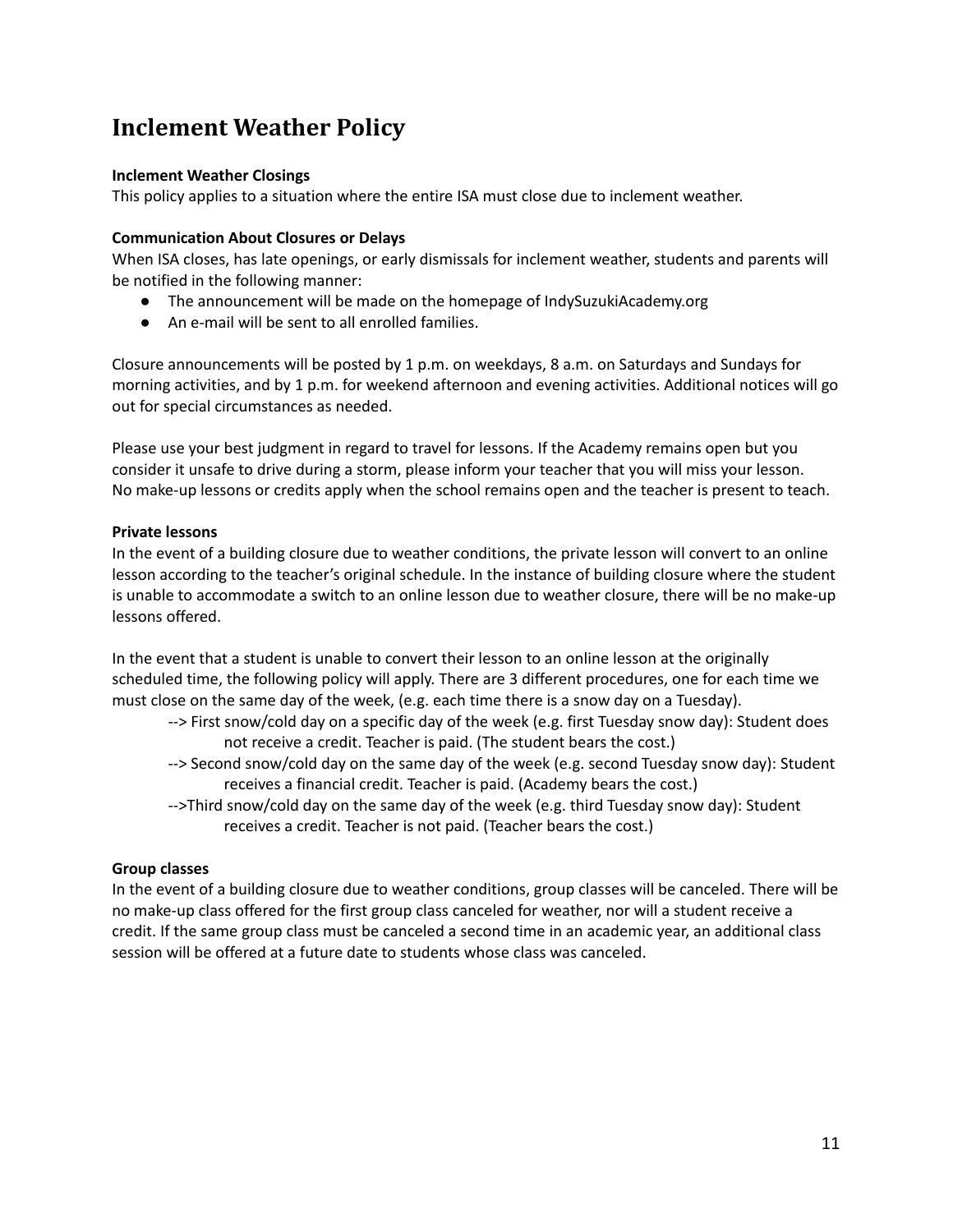### **Instrumental Rental & Maintenance**

Families are required to rent or purchase an instrument appropriate for their student to use for daily home practice. Please consult your private teacher before making any rental, repair, or purchase decision.

#### **Violin, Viola, Cello**

Having an appropriately sized instrument allows the student to develop good technique and play with ease. It is better for the instrument to be a little small than a little too big. You may need to try different chin rests and shoulder rests to find the best fit for your child. At least once a year, string students should consider re-hairing their bow and changing strings. Contact Indianapolis Violins at 317-624-0441 or [info@indyviolins.com](mailto:info@indyviolins.com) for assistance.

#### **Piano**

Students enrolled in piano lessons are expected to obtain an acoustic piano or a high quality digital piano, which will enable the student to learn the proper key action and tone production. A keyboard is not sufficient. Contact Piano Solutions (www.pianosolutions.net) for assistance.

#### **Harp**

Students enrolled in harp lessons are expected to obtain and maintain a quality harp through Lyon and Healy ([www.lyonhealy.com\)](http://www.lyonhealy.com) or through Vanderbilt Music [\(www.vanderbiltmusic.com\)](http://www.vanderbiltmusic.com).

#### **Trumpet**

Suzuki trumpet teacher, Larry Powell, will assist each student in securing the appropriate equipment and instrument. ([larry@IndySuzukiAcademy.org](mailto:larry@IndySuzukiAcademy.org))

### **Listening to the Recordings**

Listening to the recordings daily is part of creating the environment that best helps your child learn to speak the language of music. The rhythm and melody of the piece become thoroughly familiar through listening. Through being immersed in a language, one absorbs the subtleties of accent and phrasing. In music, it is through being immersed in listening that children learn to play musically and with beautiful phrasing.

Both environmental and active listening are beneficial.

- Environmental Listening: Music plays in the background while eating, driving, playing, homework, going to sleep.
- Active Listening: This requires participation while listening, such as, tapping the beat or rhythm, singing, listening for dynamics, or other movement.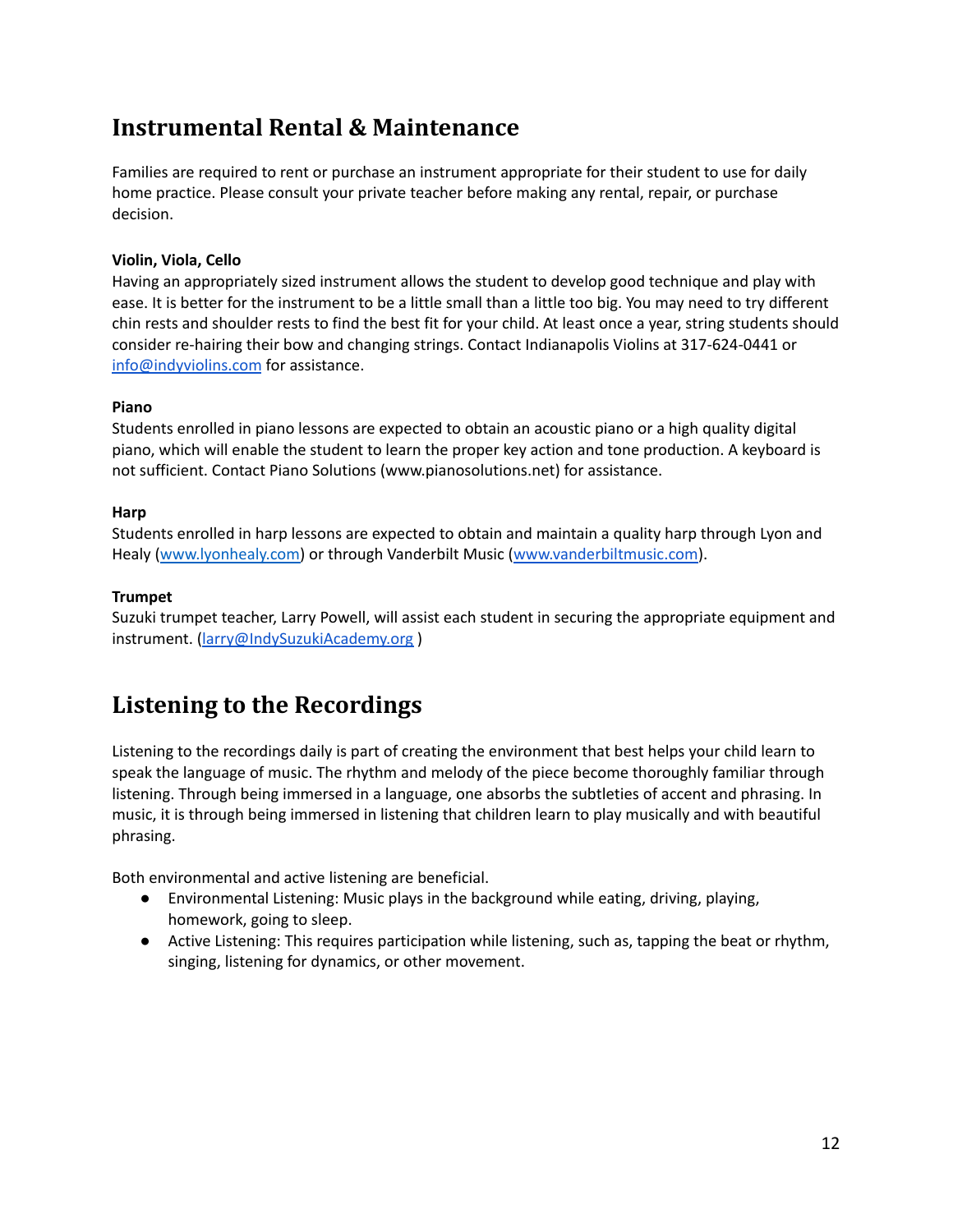### **Musical Achievement**

Musical Achievement is a time when students perform a selection of pieces for faculty and receive feedback as a capstone to the academic year. This will be similar in nature to an audition, a college jury, or Solo and Ensemble contest, but at an age appropriate level for each individual student.

The value in this experience is not just preparing and performing, but in learning from seeing peers play as well. One key principle in the Suzuki method is that children learn from each other. This experience is formulated on best practices from the renowned Preucil School of Music in Iowa.

### **Non-Discrimination Policy**

The Academy does not discriminate on the basis of race, color, religion, sex, sexual orientation, gender identity or expression, age, disability, marital status, citizenship, genetic information, political affiliation or any other characteristic protected by law.

### **Parent Involvement, Attendance & Practice**

Our faculty is excited to partner with you and your child in developing character through learning to play an instrument. The parent, child, teacher relationship is described as the Suzuki Triangle and is one of mutual respect, encouragement, and collaboration. The teacher's job is not only to teach the child but equip you as the parent to be the teacher at home. The Suzuki method is founded on the idea that "every child can" given the right environment. Your job is to create that environment throughout the week including, daily practice times, listening, and lots of encouragement.

We expect a parent to be present for lessons and group class and be actively engaged in their child's practice at home. You will work with your child's teacher to decided when and how much independence to give your child in lessons and practice. This often happens around age 12.

### **Review**

One of the foundations of the Suzuki Method is its focus on reviewing pieces a student has already learned. Most teachers have a systematic way to have students go through their review pieces and it often varies from teacher to teacher.

Reviewing pieces on a daily and weekly basis not only keeps students ready to participate in group classes, concerts, play throughs, and at institutes in the summer – it also helps students to master their pieces in a way that a cursory study would never be able to do.

What so many people do not realize, is that when a soloist comes to town to perform professionally, they are usually playing what is (for them) a review piece during their performance! Their performance pieces are pieces that they know inside and out and have played many, many times.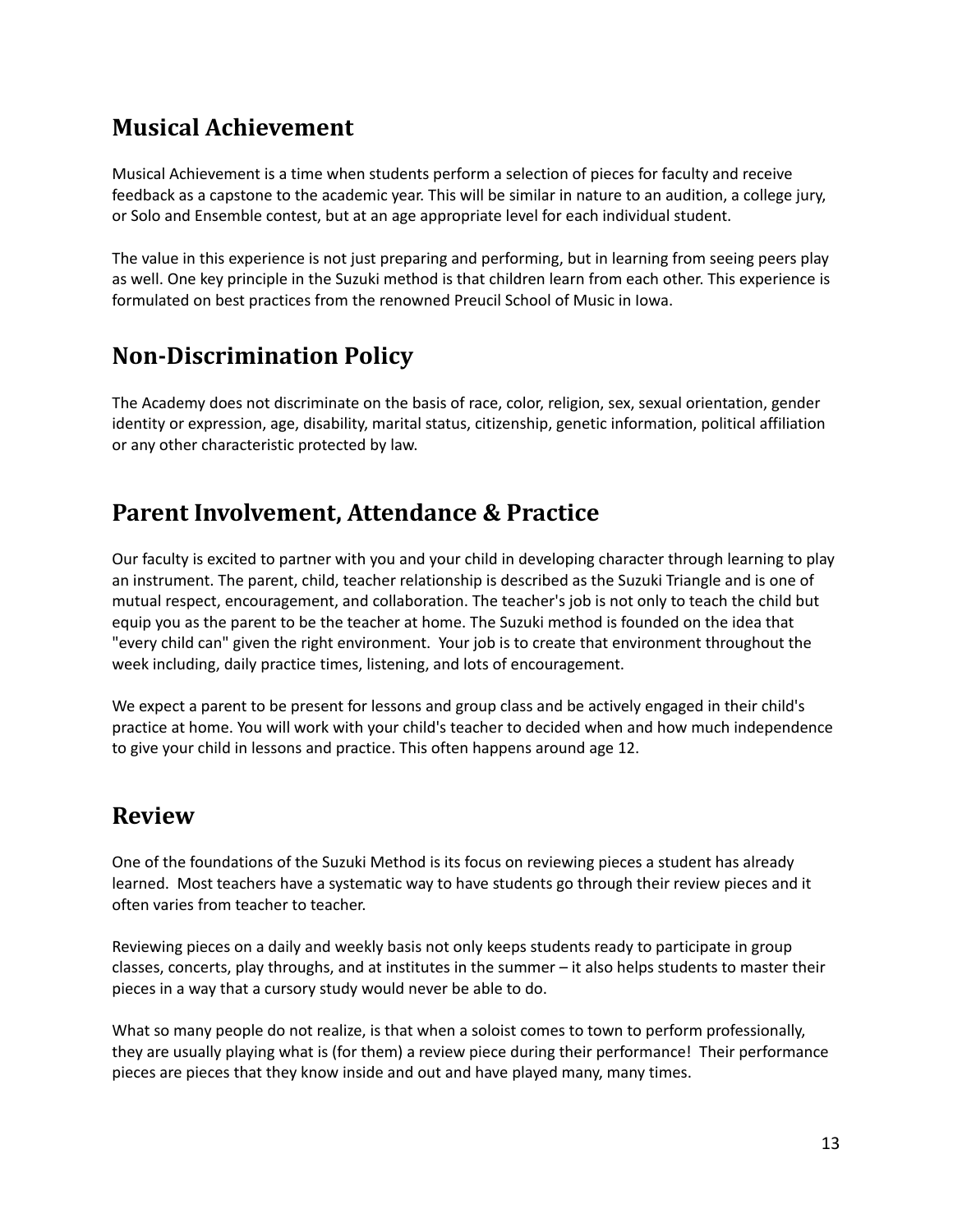While students are often much more excited to start something new than play a piece they have already learned, I would argue that review is one of the most important parts of each practice. It isn't until a piece is in the review stages that a student really knows it inside and out and can play it with ease. It is so important to include review pieces into everyday practice to build confidence and ease in playing any instrument.

A basketball player, for example, will learn to dribble and pass the ball first. Eventually, the player goes on to learn more complicated drills and plays. However, basic dribbling and passing drills aren't left behind – practicing those skills is the basis for everything else the player is doing. The same is true for Suzuki students and their review songs – the music they are learning now is built on the foundation of everything else they have learned so far.

*(Source: The Suzuki Triangle, C. Goodner, 9/30/2010)*

### **Solo Recital Policies**

Participation in a solo recital requires the approval of your private teacher. We expect that each student in the school will perform at least once each year on a solo recital.

#### **New students must observe a solo recital before performing the first time.**

The piece selected to perform should be a polished piece. Your teacher will help you to choose a piece that represents your best playing. Your child's piece should be fully polished (played with virtually no mistakes) prior to the deadline for the Recital Sign-up.

- For a regular Solo Recital performance, students and their teachers must choose the piece for performance – and submit the online Recital Sign-Up Form prior to the deadline.
- For Graduation/Honors Recognition, students and their teachers must have graduated their level and choose the piece for performance, and complete the online Recital Sign-Up Form, prior to the deadline.

#### **2022-2023 Recital Sign-Up Deadlines** – **remember these deadline dates!!!**

The sign-up deadline is a firm deadline, and no additions can be made after the due date has passed.

- September 30 Deadline for November Recital
- February 28 Deadline for April Recital

#### **Piano Coachings and Rehearsals**

Violin, viola, cello, trumpet students perform with piano accompaniment. A brief rehearsal with a pianist is scheduled during group class leading up to the recital.

If additional rehearsals are needed, they will be scheduled based on availability of the accompanist and are offered in 15-minute increments at the rate of \$15. Please discuss the appropriate amount of rehearsal time for your piece with your private teacher. Payment can be made by check to ISA or online at Make a Payment. Payment must be made prior to rehearsal. If you cancel, you must provide 24 hours' notice, or you will be responsible for paying for the coaching session.

#### **Recital Attire**

Performers should dress appropriately for a formal recital. Practice in your performance attire before the concert to be sure you are comfortable!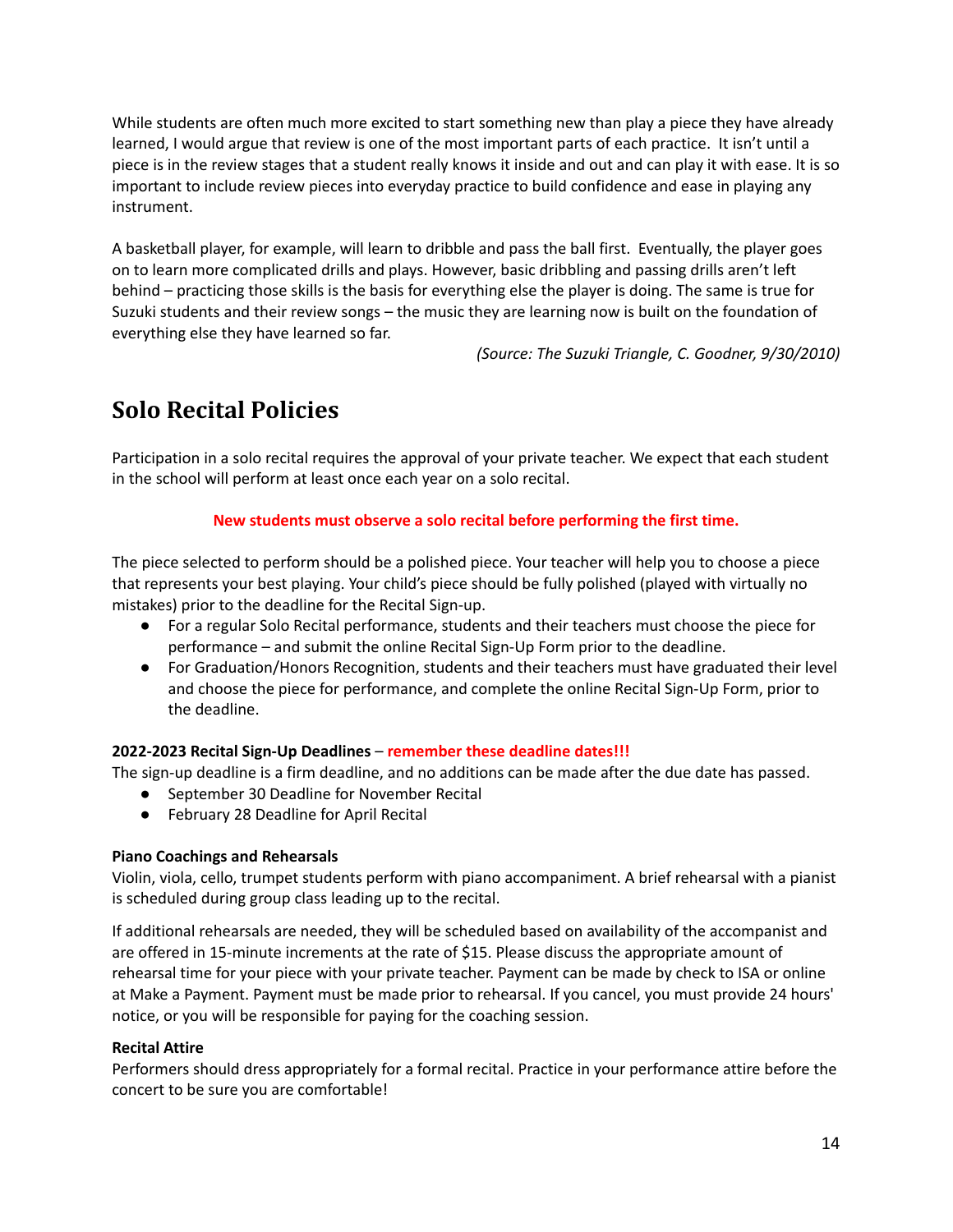Examples of clothing suitable for public performance are:

- Dresses, nice skirts of appropriate length, blouses, or dress pants and dress shirts
- Dress pants with belts and dress shirts (tucked-in) and sweaters
- Dress shoes
- Dangling earrings and beaded necklaces should be avoided as they will rattle against the instrument.
- Harp Students: Skirts must have a hem that hits below the knee. For all who have pedal harps, shoes must have a closed toe and non-slippery sole.

#### **Recital Etiquette**

As an audience, our job is to provide a respectful setting in which our performers can offer the best of their skills and talents.

- Students performing in the recital are expected to attend the full duration of the recital. If you have a conflict which would require the performer to "play and leave," then s/he should not perform on that day.
- If a young child becomes unhappy and vocal, please feel free to leave the performance area immediately and as quietly as possible.
- Stay seated during performances. If necessary, you may get up and move during the applause.
- Flash photography is not allowed during the performance.
- Silence and put away cell phones and other devices.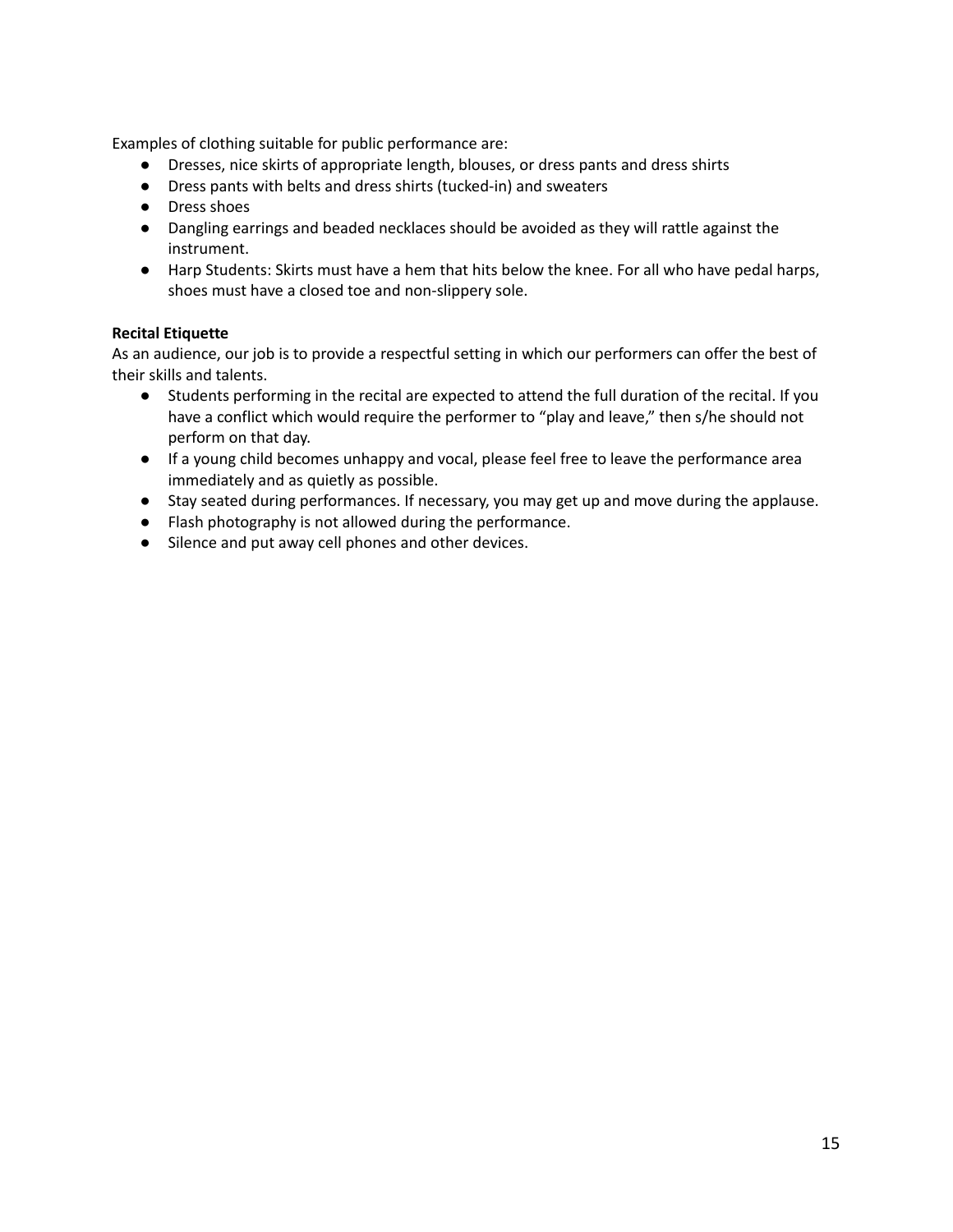### **2022-2023 Tuition Schedule**

| <b>Lesson Length</b>                                | <b>Annual Tuition*</b><br>2021-2022 | <b>Monthly Payments</b> |
|-----------------------------------------------------|-------------------------------------|-------------------------|
|                                                     | Pay In Full                         | Monthly via ACH         |
| Violin, Viola, Cello, Trumpet - 30 min              | \$1,995                             | \$167                   |
| Violin, Viola, Cello, Trumpet - 45 min              | \$2,685                             | \$224                   |
| Violin, Viola, Cello, Trumpet - 60 min              | \$3,375                             | \$282                   |
| Piano or Harp - 30 min                              | \$1,676                             | \$140                   |
| Piano or Harp - 45 min                              | \$2,366                             | \$198                   |
| Piano or Harp - 60 min                              | \$3,056                             | \$255                   |
|                                                     |                                     |                         |
| Suzuki Early Childhood Education<br>12 Week Session | \$240<br>(plus \$25 booklet fee)    | Pay In Full Reg'd       |
| Suzuki Early Childhood Education<br>5 Week Session  | \$100<br>(plus \$25 booklet fee)    | Pay In Full Reg'd       |

*\*Approved by the ISA Board of Directors, April 3, 2022*

*Enrollment in the ISA provides your student year-round quality Suzuki instruction.*

#### **ISA tuition includes:**

- Private lessons according to Academic Calendar
- Group classes according to Academic Calendar
- Solo recitals
- Annual all-academy concert
- Community performances and outings
- Web resources, practice tips, review ideas and student support

#### **Additional Costs outside of Annual Tuition**

- Instrument rental and repair
- Music repertoire books and supplemental materials
- Additional Accompanist rehearsals for solo recitals for individual students, beyond what is included in regular group class time (\$15 per 15 minutes)

#### **Payment Processing**

- Tuition payment options: Pay In Full, or Recurring Monthly Payments.
- Monthly Tuition Payments will only be accepted by bank transfer. Families electing monthly installments must complete the ACH Authorization form and provide a copy of a voided check with their registration materials. Payments will be processed by ISA administration, on the 15<sup>th</sup> of each month, August 2022 – July 2023.
- Pay In Full: Families paying in full may submit a check, payable to ISA by August 10, 2022.
- Any payment more than 2 weeks late, will result in suspension of private lessons and group classes/ensembles until the payment is resolved.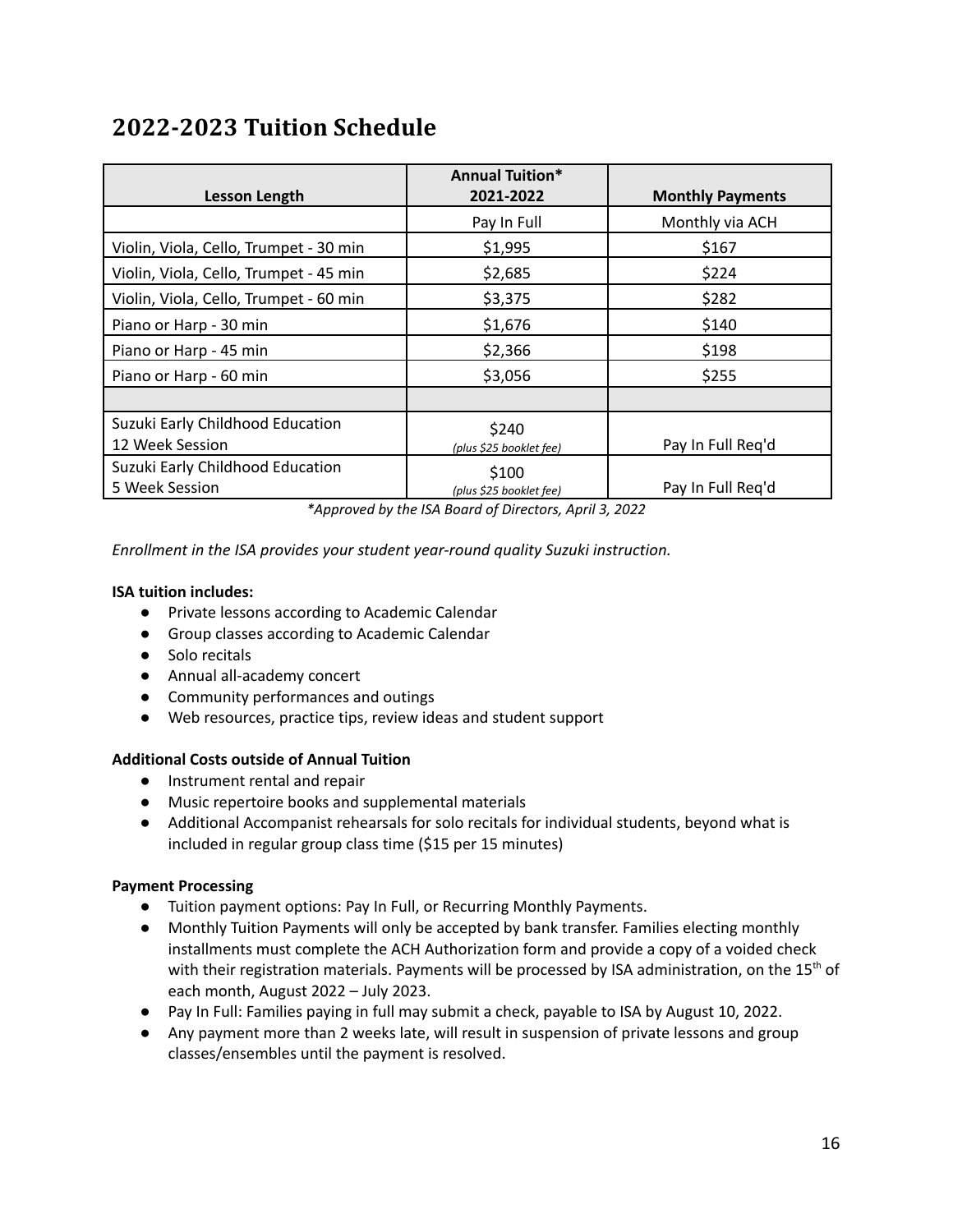### **Withdrawal Policy**

Out of consideration for the Academy, and specifically your Teacher, a student may withdraw from the academic year only during one of two Withdrawal Periods listed below.

December 1 withdrawal date

- **Required Notice** of withdrawal is due no later than December 1.
- **Last monthly payment** would be processed December 15.
- **Last Lesson** would occur no later than December 24, or earlier upon mutual arrangement of the teacher and student.

July 1 withdrawal date

- **Required Notice** of withdrawal is due no later than July 1.
- **Last monthly payment** would be processed July 15.
- **Last Lesson** would occur no later than the 7 summer lessons through August 5, or earlier upon mutual arrangement of the teacher and student.

For example, a student wishing to end lessons on October 15, will be responsible for tuition through the end of the December 1 withdrawal date, regardless of number of lessons. They will be responsible to pay *tuition on October 15, November 15 and December 15.*

These enrollment and withdrawal periods have been identified in order to support our faculty who have chosen to make this their livelihood.

Parents are responsible for tuition through the end of their withdrawal date, regardless of number of lessons they prefer to have with their teacher.

If a teacher owes a makeup lesson to the student for a cancellation by the teacher, the student will receive their makeup lesson prior to the last lesson date.

### **Dismissal**

The Academy takes seriously its commitment to an exceptional program and reserves the right to dismiss any student due to frequent tardiness or missed lessons, behavioral problems, lack of improvement, delinquency in payment of fees, failure to abide by policy, or other serious misconduct.